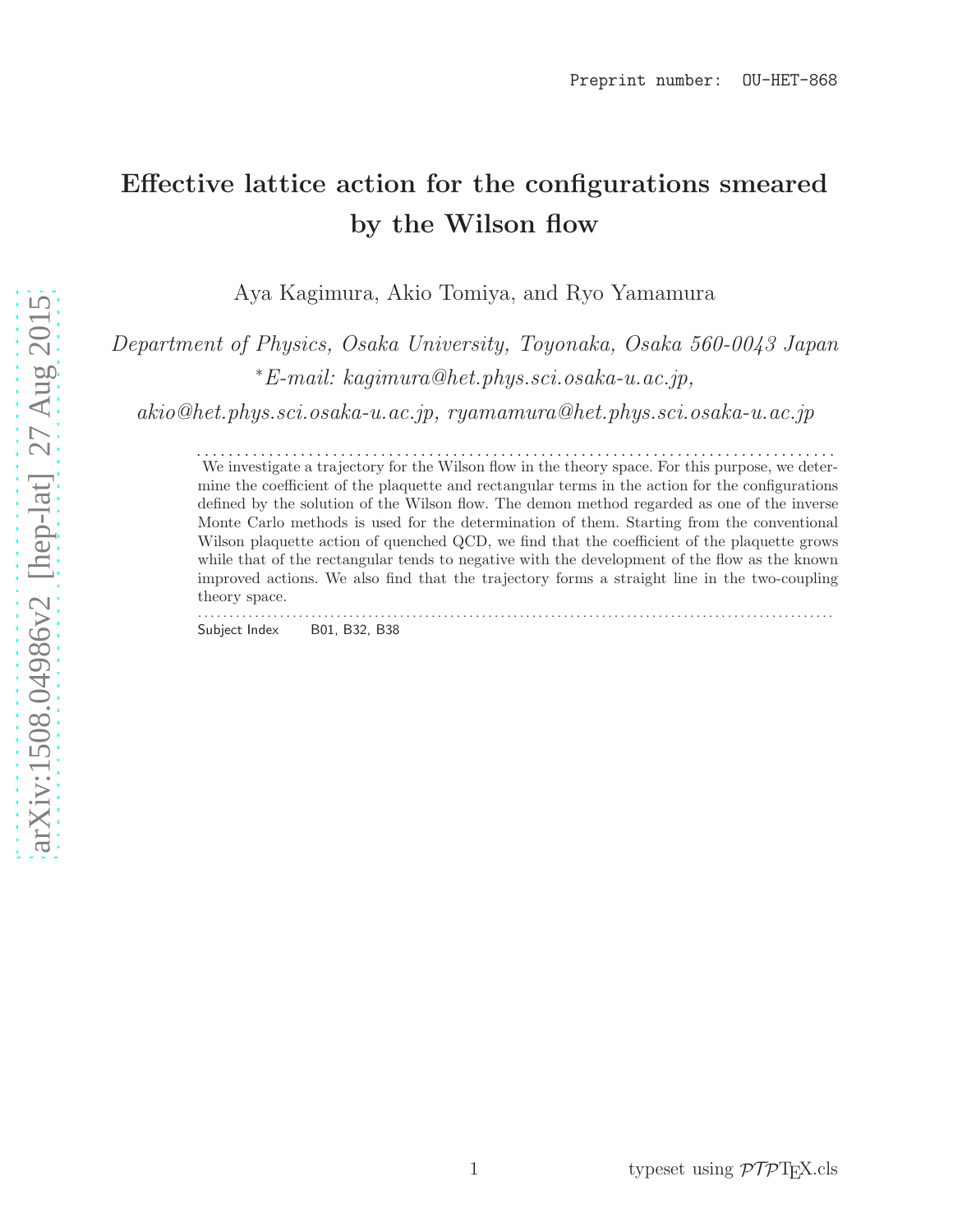# <span id="page-1-0"></span>1 Introduction

The lattice gauge theory is one of the most powerful tool for investigating the quantum field theory. However, it is not suitable for studying quantities which are sensitive to the cutoff: the topological charge, energy momentum tensor and so on. The Wilson flow is considered to be a remedy for such issues [\[1](#page-10-0)[–9\]](#page-11-0). It is regarded as a continuous stout smearing and one can measure such observables even on the discretized spacetime [\[10,](#page-11-1) [11](#page-11-2)]. In Ref. [\[10\]](#page-11-1), M. Lüscher has studied the effective action for the configuration at finite  $\hat{t} = t/a^2$  in the context of the transformation in the field space and given a analytic form of it. The purpose of this paper is to determine it numerically by the so-called demon method.

The demon method has been proposed by M. Creutz [\[12\]](#page-11-3) and improved by M. Hasenbusch *et al.* [\[13\]](#page-11-4), which enables us to determine effective couplings from a given configuration. There has been various applications of this method. For example, investigating the couplings induced by the fermionic determinant [\[14\]](#page-11-5), studying the renormalization group of the  $SU(3)$ lattice gauge theory [\[15\]](#page-11-6), and describing the  $SU(3)$  lattice gauge theory in terms of effective Polyakov-loop models [\[16](#page-11-7)]. Using the method, one can investigate effective actions without any perturbative approximation.

A similar work to ours has been done by QCD-TARO collaboration [\[17](#page-11-8), [18\]](#page-11-9). They have studied the renormalization trajectory for quenched QCD in the two-coupling theory space performing the blocking of the link variables [\[19](#page-11-10)] and using the Schwinger-Dyson equation method [\[20\]](#page-11-11) to compute the effective coupling of the action for the blocked configurations. As mentioned above, since the Wilson flow is regarded as a continuous smearing, we compare our effective action with the ones investigated in Ref. [\[17,](#page-11-8) [18](#page-11-9)]. As we will see later, our effective action shows the same tendency as the known improved action, however it has different pictures.

In this work, we determine a trajectory for the Wilson flow in the theory space using the demon method. We choose  $\beta = 6.0$  Wilson plaquette action for configuration generation and apply the Wilson flow. The range of the flow time is taken to  $0 \leq \sqrt{8t} \lesssim 1.3$ . In order to evaluate finite size effects, our lattice sizes are taken to  $\hat{L}^4 = (L/a)^4 = 4^4$ ,  $8^4$  and  $16^4$ . We find that the coefficient of the plaquette grows while that of the rectangular tends to negative with the flow time as the known improved actions. We also find that the trajectory forms a straight line in the two-coupling theory space.

This paper is organized as follows. In Sec. [2,](#page-2-0) we briefly review the demon method and explain our strategy to obtain the effective action. A numerical setup and results are shown in Sec. [3.](#page-5-0) Finally, a conclusion, discussions and future perspectives are given in Sec. [4.](#page-7-0)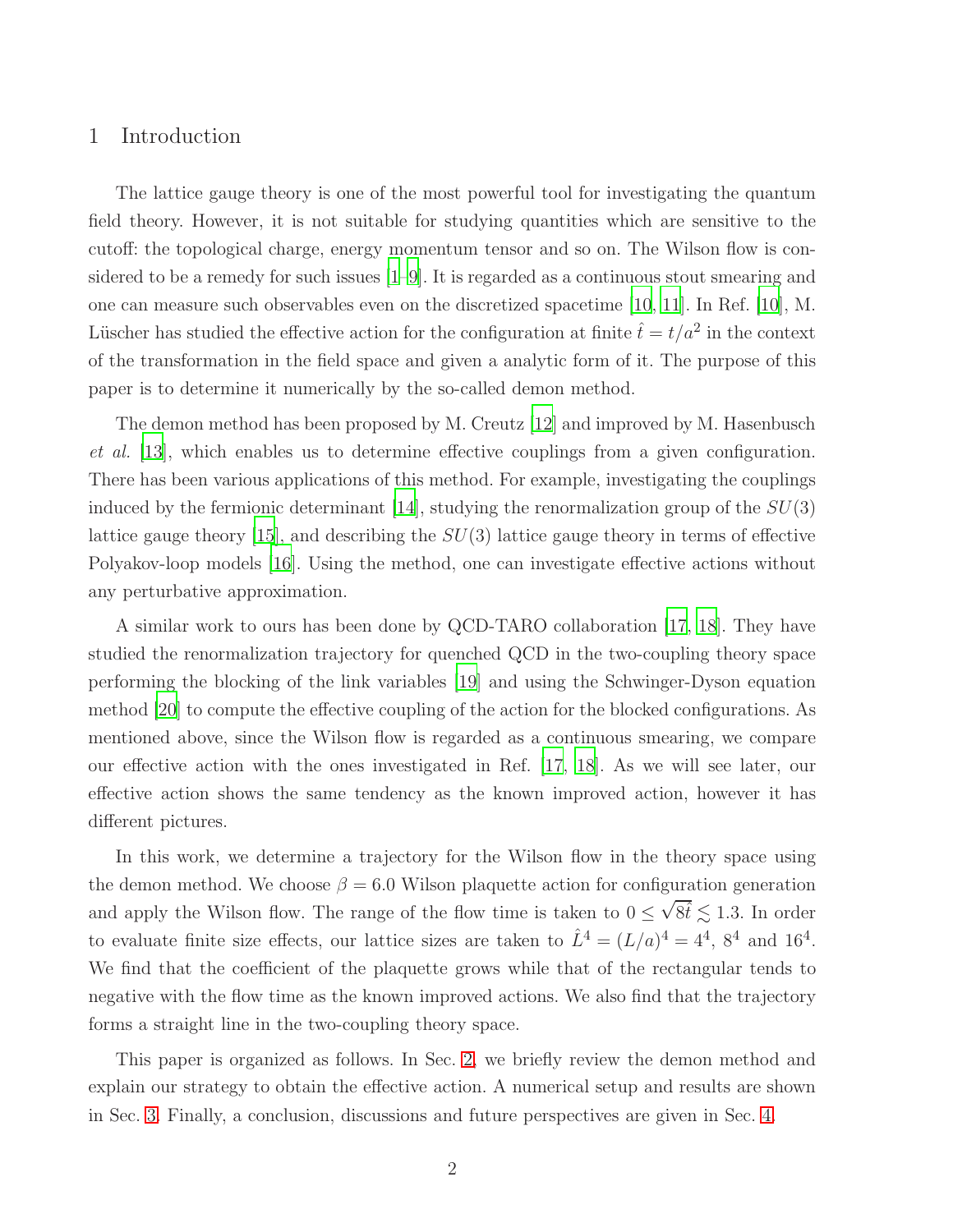# <span id="page-2-0"></span>2 The demon method and our strategy

In this section, we review the demon method [\[12,](#page-11-3) [13](#page-11-4)] and how we utilize it for the determination of the effective action for configurations which are continuously smeared by the Wilson flow equation [\[1\]](#page-10-0):

$$
\dot{\bar{V}}_{\mu}(x;t) = -g_0^2 \{\partial_{x,\mu} S_{\mathcal{W}}(\bar{V})\} \bar{V}_{\mu}(x;t), \quad \bar{V}_{\mu}(x;t)|_{t=0} = U_{\mu}(x), \tag{1}
$$

where  $S_{\rm W}(U)$  is defined by

<span id="page-2-2"></span>
$$
S_{\rm W}(U) = \beta \sum_{x,\mu < \nu} \left[ 1 - \frac{1}{3} \text{ReTr} \ W_{\mu\nu}^{1 \times 1}(x) \right], \quad \beta = \frac{6}{g_0^2},
$$
\n
$$
W_{\mu\nu}^{1 \times 1}(x) = U_{\mu}(x) U_{\nu}(x + \mu) U_{\mu}^{\dagger}(x + \nu) U_{\nu}^{\dagger}(x). \tag{2}
$$

For the definition of the effective action, let us consider an expectation value of any operator  $O[\bar{V}_t(U)]$ 

$$
\langle O \rangle_t = \frac{1}{Z} \int DU \ O[\bar{V}_t(U)] \ e^{-S_{\rm W}[U]}, \tag{3}
$$

where

<span id="page-2-3"></span>
$$
Z = \int DU \ e^{-S_{\rm W}[U]}, \tag{4}
$$

and  $\bar{V}_t \equiv {\bar{V}_\mu(x;t)}$ . The effective action is defined by inserting the delta function and changing the integration variables from  $U$  to  $V_t$  as follows.

$$
\langle O \rangle_t = \frac{1}{Z} \int DU \left[ \int DV_t \delta(V_t - \bar{V}_t(U)) \right] O[\bar{V}_t(U)] e^{-S_{\rm W}[U]}
$$
  

$$
= \frac{1}{Z} \int DUDV_t \delta(V_t - \bar{V}_t(U)) O[V_t] e^{-S_{\rm W}[U]}
$$
  

$$
\equiv \frac{1}{Z_{\rm eff}} \int DV_t O[V_t] e^{-S_{\rm eff}[V_t]}, \tag{5}
$$

where

<span id="page-2-1"></span>
$$
Z_{\text{eff}} = \int DV_t \ e^{-S_{\text{eff}}[V_t]}.
$$
\n(6)

 $S_{\rm eff}$  can be regarded as the "improved" action since the discretization effects for observables are reduced at finite  $\hat{t}$ .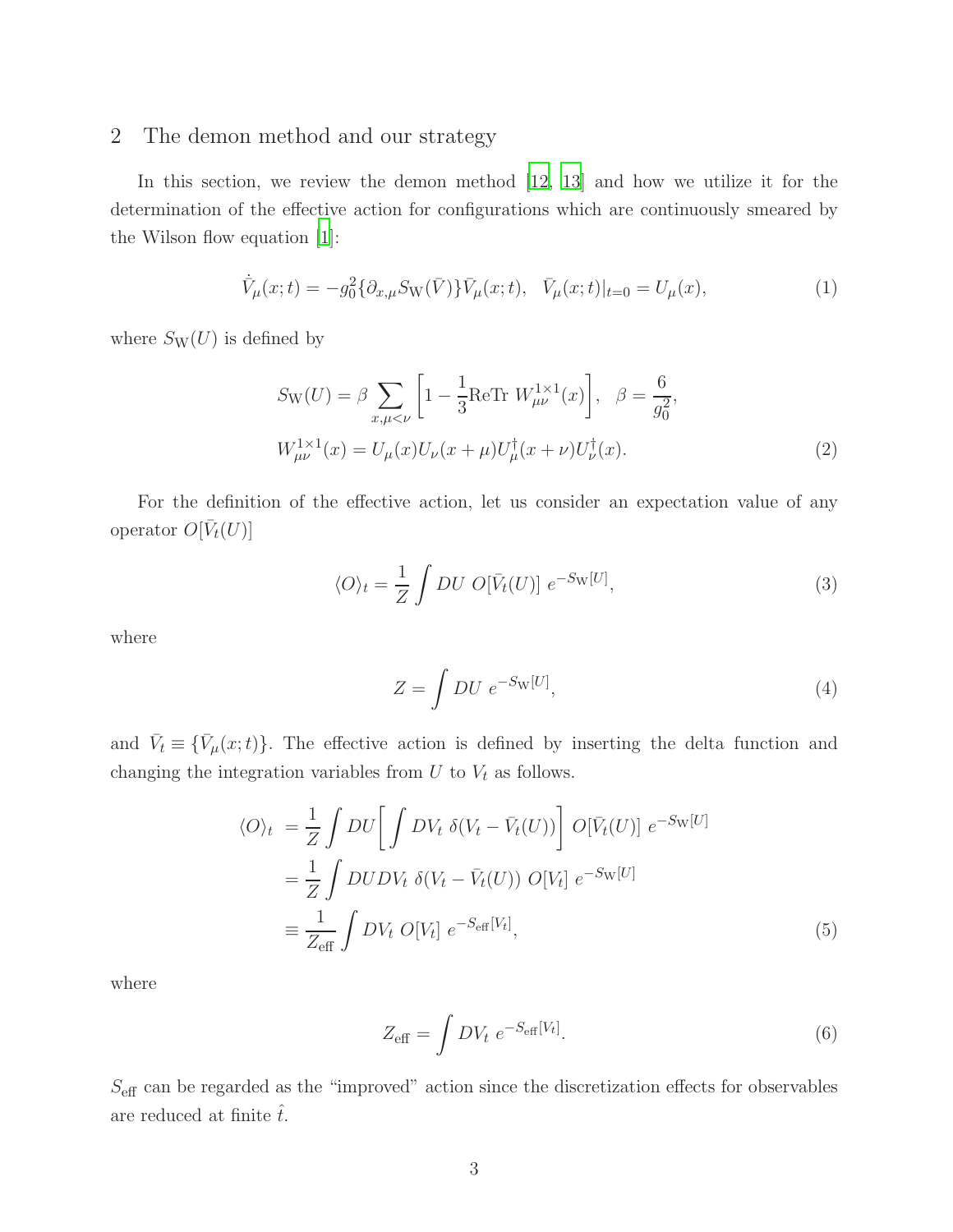## <span id="page-3-1"></span>*2.1 The demon method*

Here, we briefly review the demon method which enables us to determine the couplings of the action from a given configuration.

Let us consider a configuration whose distribution is the Boltzmann weight

$$
P(U) \propto e^{-\beta S[U]},\tag{7}
$$

where  $\beta$  is *a priori* unknown coupling and to be determined by the demon method.

Now we introduce an extra degree of freedom "demon" to the system and consider a microcanonical partition function of a joint system,

$$
Z_{\rm mic} = \sum_{U} \sum_{E_d} \delta(S[U] + E_d - E_0), \tag{8}
$$

where  $E_0$  is an initially determined total energy of the joint system, and  $E_d$  is the energy carried by the demon. The demon energy is restricted within the range  $E_{\text{min}} < E_d < E_{\text{max}}$ which can be chosen suitably. Hereafter we set  $E_{\text{min}} = -E_{\text{max}}$  for simplicity. Starting from a given configuration, we update the system keeping  $S[U] + E_d$  constant. The updating process is described as follows. First, a new configuration  $U'$  is proposed. To keep the total energy constant, the new demon energy is given by

$$
E'_d = E_d - S[U'] + S[U].
$$
\n(9)

When  $E'_d$  is in the allowed region  $[-E_{\text{max}}:E_{\text{max}}]$ , the new configuration and the new demon energy are accepted, otherwise they are rejected and the configuration and the demon energy remain to be same. If the probability of the change is symmetric in  $\{U, E_d\}$  and  $\{U', E'_d\}$ , a generated sequence of combined configurations is distributed according to a uniform distribution.

When the degrees of freedom of  $U$  are sufficiently large, a given configuration behaves as a heat bath to thermalize the demon. Therefore standard statistical mechanics arguments show that  $E_d$  is distributed with

<span id="page-3-0"></span>
$$
P(E_d) \propto e^{-\beta E_d},\tag{10}
$$

in the thermodynamic limit. The average of  $E_d$  is given by

$$
\langle E_d \rangle = \frac{1}{Z} \int_{-E_{\text{max}}}^{E_{\text{max}}} dE_d \ E_d e^{-\beta E_d} = \frac{1}{\beta} \left[ 1 - \frac{\beta E_{\text{max}}}{\tanh(\beta E_{\text{max}})} \right],\tag{11}
$$

where

$$
Z = \int_{-E_{\text{max}}}^{E_{\text{max}}} dE_d e^{-\beta E_d}.
$$
 (12)

Finally,  $\beta$  is obtained by measuring  $\langle E_d \rangle$  and solving Eq. [\(11\)](#page-3-0).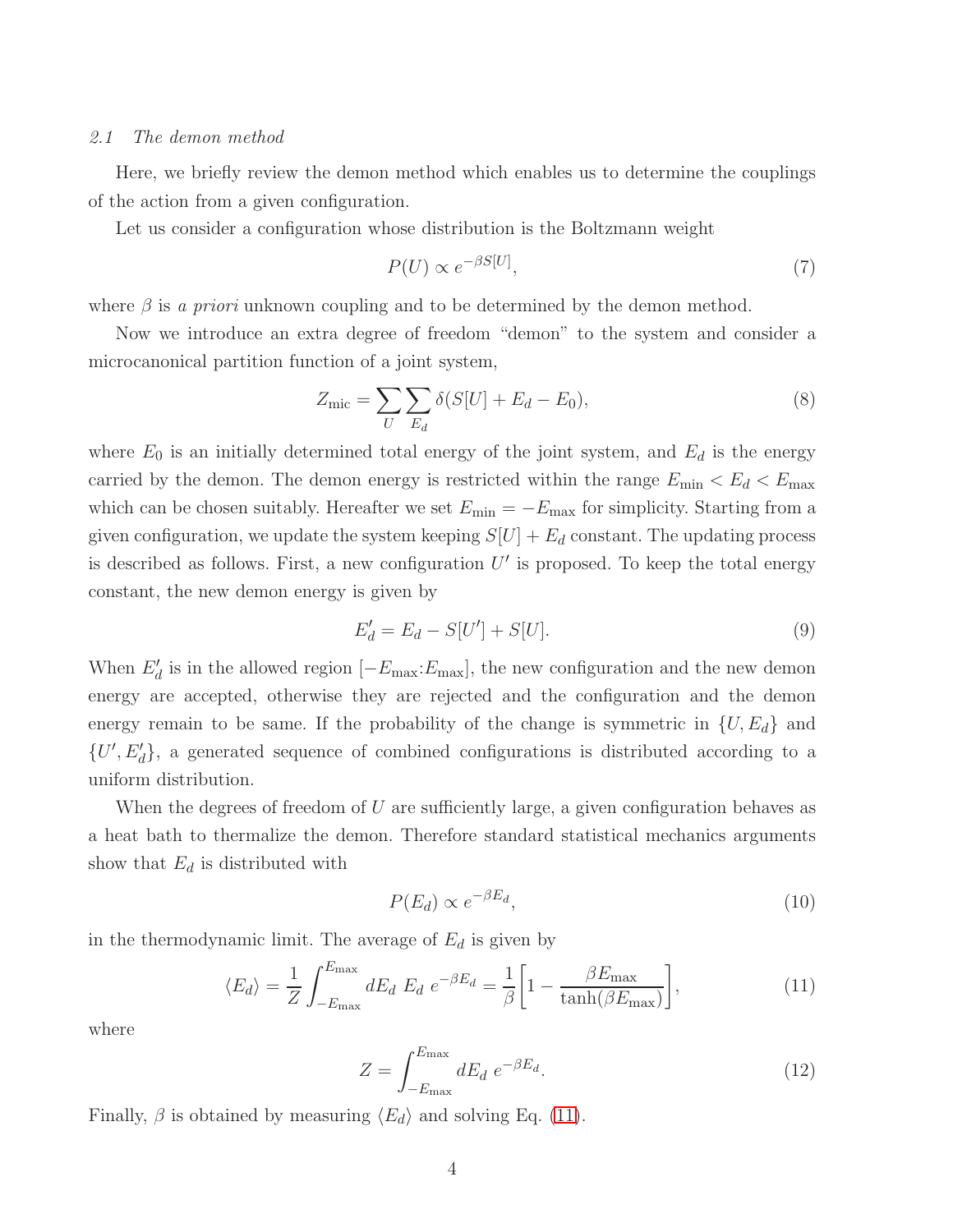The extension to a multi-coupling system is straightforward. Suppose that the action is parametrized by

<span id="page-4-0"></span>
$$
S[U] = \sum_{i} \beta_i S_i[U],\tag{13}
$$

where  $S_i[U]$  is the interaction term and  $\beta_i$  is the corresponding coupling. Now we introduce demons  $E_d^i$  for each coupling. During the microcanonical update, a proposed configuration and demon energies are accepted only if all demon energies are in the allowed region. Here we take the common allowed region  $[-E_{\text{max}} : E_{\text{max}}]$  to all couplings for simplicity.  $\beta_i$  is obtained by solving

<span id="page-4-1"></span>
$$
\langle E_d^i \rangle = \frac{1}{\beta_i} \left[ 1 - \frac{\beta_i E_{\text{max}}}{\tanh(\beta_i E_{\text{max}})} \right]. \tag{14}
$$

## <span id="page-4-2"></span>*2.2 Our strategy*

In this subsection, we explain our strategy to obtain the effective action defined by Eq. [\(5\)](#page-2-1). We assume that  $S_{\text{eff}}$  can be parametrized by the form of Eq. [\(13\)](#page-4-0), where  $S_i[U]$  denotes several types of Wilson loops such as the plaquette, rectangular, chair, sofa, etc. The simulation is implemented as the following steps.

- (1) Evolve a given configuration by integrating the Wilson flow equation Eq. [\(1\)](#page-2-2) from 0 to  $\hat{t}$ .
- (2) Perform the microcanonical updates for the joint system using the configuration at t according to the procedure described in Subsec.  $2.1$ .
- (3) After a sufficiently large number of microcanonical updates, take an average of the demon energy and obtain  $\beta_i$  by solving Eq. [\(14\)](#page-4-1).
- (4) Replace the configuration at  $\hat{t}=0$  by a new statistically independent one. This is done by the HMC updates of the original system at  $\hat{t}=0$ . In this step the demon degrees of freedom are frozen.
- (5) Go back to the step (1) with the new configuration. The initial demons' energies in the step (2) are given by the averages of the previous run.

The flowchart of the above algorithm is shown schematically in Fig. [1.](#page-5-1) By taking averages of  $\beta_i$ s obtained for each gauge configuration, we finally determine the couplings of the effective action. The step (4) and (5) are needed to suppress the systematic errors coming from the finiteness of the volume [\[13\]](#page-11-4).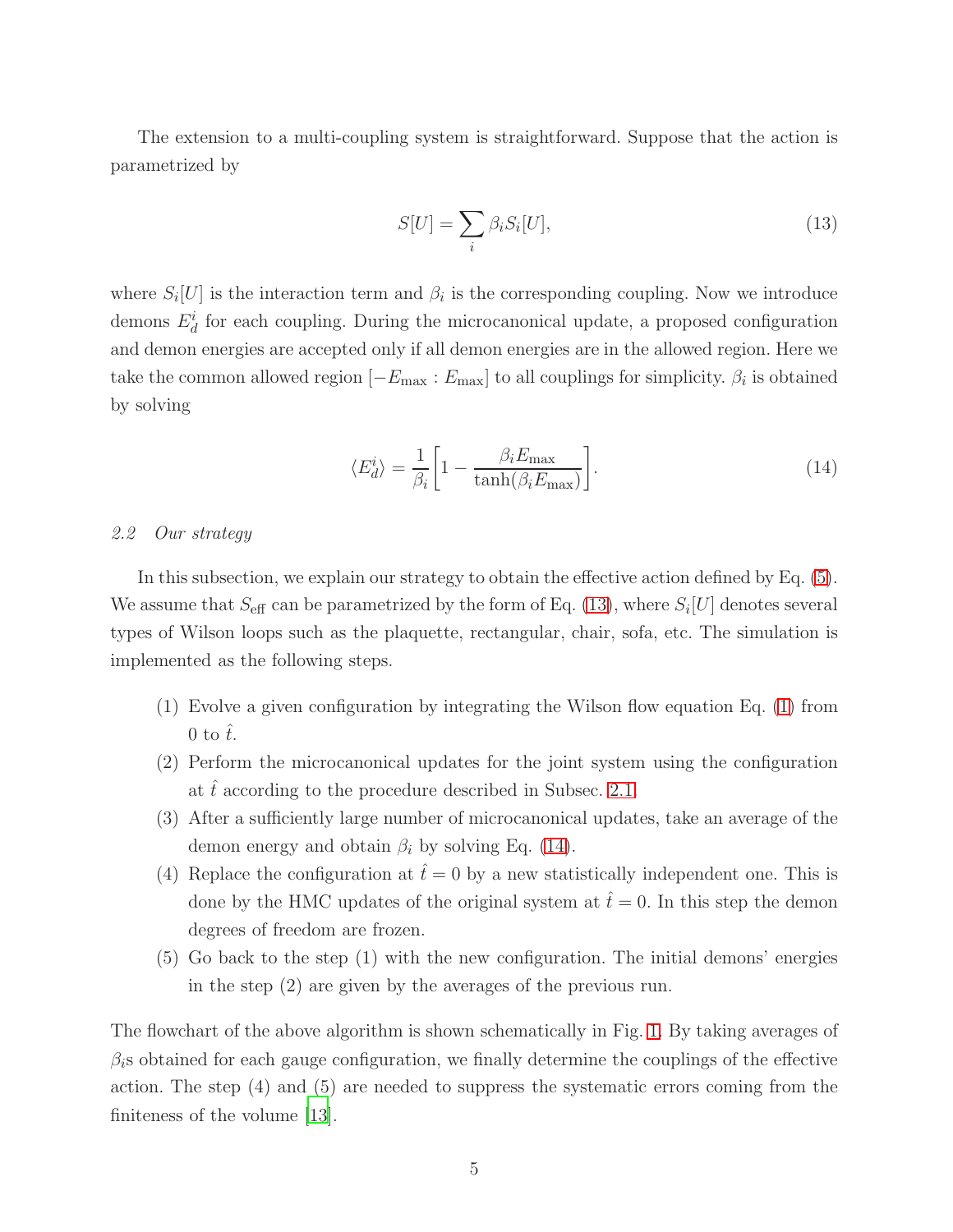

<span id="page-5-1"></span>Fig. 1 Schematic picture of our strategy. Bold texts with the number correspond to the explanation in the text.

# <span id="page-5-0"></span>3 Numerical setup and results

## *3.1 Numerical setup*

Here, we introduce our numerical setup. We employ the Wilson plaquette action defined by Eq. [\(2\)](#page-2-3) with  $\beta = 6.0$  for configuration generations. Configurations are generated by the HMC algorithm. Our lattice sizes are  $(L/a)^4 = \hat{L}^4 = 4^4$ ,  $8^4$ , and  $16^4$ .

In this work, we implement the demon method with the truncation

$$
S_{\text{eff}}(U) = \beta_{\text{plaq}} \sum_{x,\mu < \nu} \left[ 1 - \frac{1}{3} \text{ReTr} \ W_{\mu\nu}^{1 \times 1}(x) \right] + \beta_{\text{rect}} \sum_{x,\mu \neq \nu} \left[ 1 - \frac{1}{3} \text{ReTr} \ R_{\mu\nu}^{1 \times 2}(x) \right],\tag{15}
$$

where  $R_{\mu\nu}^{1\times 2}(x)$  is the rectangular loop defined by

$$
R_{\mu\nu}^{1 \times 2}(x) = U_{\mu}(x)U_{\mu}(x+\mu)U_{\nu}(x+2\mu)U_{\mu}^{\dagger}(x+\nu+\mu)U_{\mu}^{\dagger}(x+\nu)U_{\nu}^{\dagger}(x). \tag{16}
$$

Each gauge configuration is separated by 10 trajectories of the HMC. The total number of measurements is 500, 500 and 250 for  $\hat{L}^4 = 4^4$ ,  $8^4$  and 16<sup>4</sup> respectively. The autocorrelation times defined by the average of the plaquette of each configuration are around 4.6, 11 and 11 for  $\hat{L}^4 = 4^4$ ,  $8^4$  and  $16^4$ .

Our measurements are performed as follows. All of the initial demon energies are set to be 0 and  $E_{\text{max}}$  is set to be 5.0. We perform 10000 microcanonical updates of the joint system with a given trial configuration for the thermalization of the demon energies. First 2000 updates are discarded and the averages of the demon energies over the last 8000 updates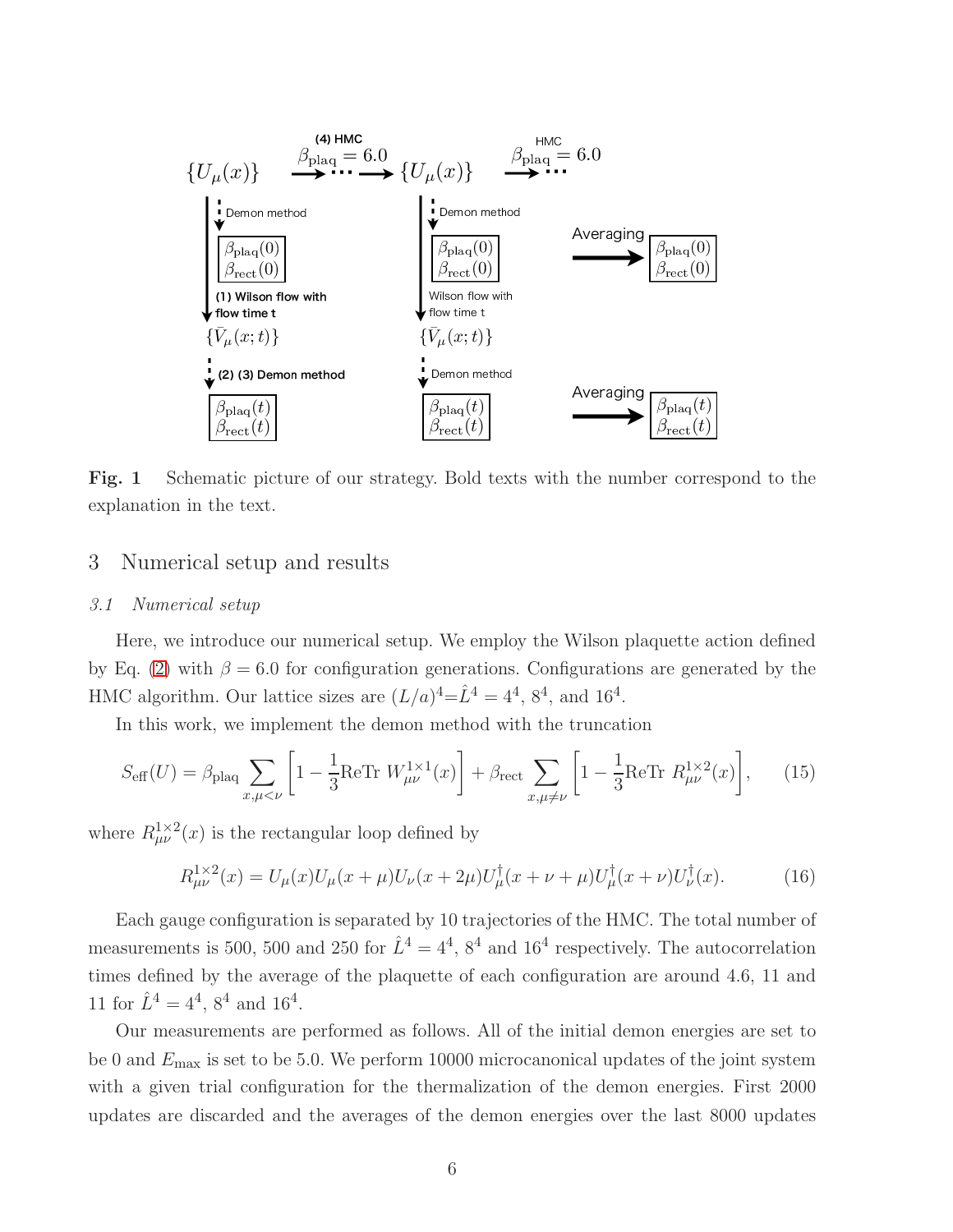are taken. These averages are used as the initial demon energies for the next microcanonical updates. Following steps are repeated during the measurements. After a replacement of the gauge configuration, we always perform the 10000, 5000 and 5000 microcanonical updates for  $\hat{L}^4 = 4^4$ ,  $8^4$  and  $16^4$ . First 2000, 1000 and 1000 updates are discarded and we take the averages of the demon energies over the last 8000, 4000 and 4000 updates for  $\hat{L}^4 = 4^4$ ,  $8^4$ and  $16<sup>4</sup>$  respectively. The above procedures are implemented for each flow time. The range of the flow time is taken to  $0 \leq \sqrt{8t} \lesssim 1.3$ .

#### <span id="page-6-0"></span>*3.2 Results*

We show the results of the flow time dependence of the effective action in this subsection. The values of  $\beta_{\text{plaq}}$  and  $\beta_{\text{rect}}$  for  $0 \leq \hat{t} \leq 0.20$  are listed in Table. [1.](#page-7-1) We examine the consistency between the effective action for  $\hat{t}=0$  and the initial action. Since our initial couplings  $(\beta_{\text{plaa}}, \beta_{\text{rect}}) = (6.0, 0.0)$  are reconstructed within 2 sigma, the demon method works well.

The results show that the value of  $\beta_{\text{plaq}}$  grows with  $\hat{t}$  (Fig. [2\)](#page-8-0). We expect that this is because the Wilson flow has a smoothing effect on the gauge field and lowers the value of the Wilson action as  $\hat{t}$  increases [\[10\]](#page-11-1).

On the other hand, the value of  $\beta_{\text{rect}}$  tends to a negative region and decreases with  $\hat{t}$  (Fig. [2\)](#page-8-0). This fact seems reasonable since the negativeness of  $\beta_{\text{rect}}$  is a common feature of the known improved actions such as the Symanzik [\[21](#page-11-12)[–23](#page-11-13)], Iwasaki [\[24](#page-11-14), [25](#page-11-15)] and DBW2 action [\[18\]](#page-11-9). Note that our scheme is not based on any perturbative analysis and therefore defines the nonperturbatively "improved" action. Moreover, the action may be systematically improved by adding conceivable Wilson loops to the ansatz of  $S_{\text{eff}}$ .

 $\beta_{\text{plaq}}$  and  $\beta_{\text{rect}}$  are plotted in Fig. [2,](#page-8-0) where the horizontal axis indicates  $\sqrt{8t}$ , which is the effective range of smearing the link variables. Since the values of  $\beta_{\rm plaq}$  and  $\beta_{\rm rect}$  for each  $\hat{L}$ at a fixed  $\hat{t}$  coincide with each other, finite volume effects turn out to be irrelevant.

 $\beta_{\rm plaq}$  and  $\beta_{\rm rect}$  for  $\hat{L}^4=16^4$  are fitted in the forms

$$
\beta_{\text{plaq}}(\hat{t}) = A e^{8B\hat{t}}, \ \beta_{\text{rect}}(\hat{t}) = C(1 - e^{8D\hat{t}}), \tag{17}
$$

yielding the numerical results

$$
A = 6.040(47), B = 1.906(7), C = 1.010(47), D = 1.911(35),
$$
\n(18)

and plotted with the curved lines respectively in Fig. [2.](#page-8-0) This result shows that the  $t^2$ dependence of the exponent is common to these two couplings within the errors.

We also plot the flow of the effective action in the two-coupling theory space in Fig. [3.](#page-9-0) Fig. [4](#page-9-1) shows the plot around the origin of Fig. [3.](#page-9-0) Reflecting the fact that two couplings have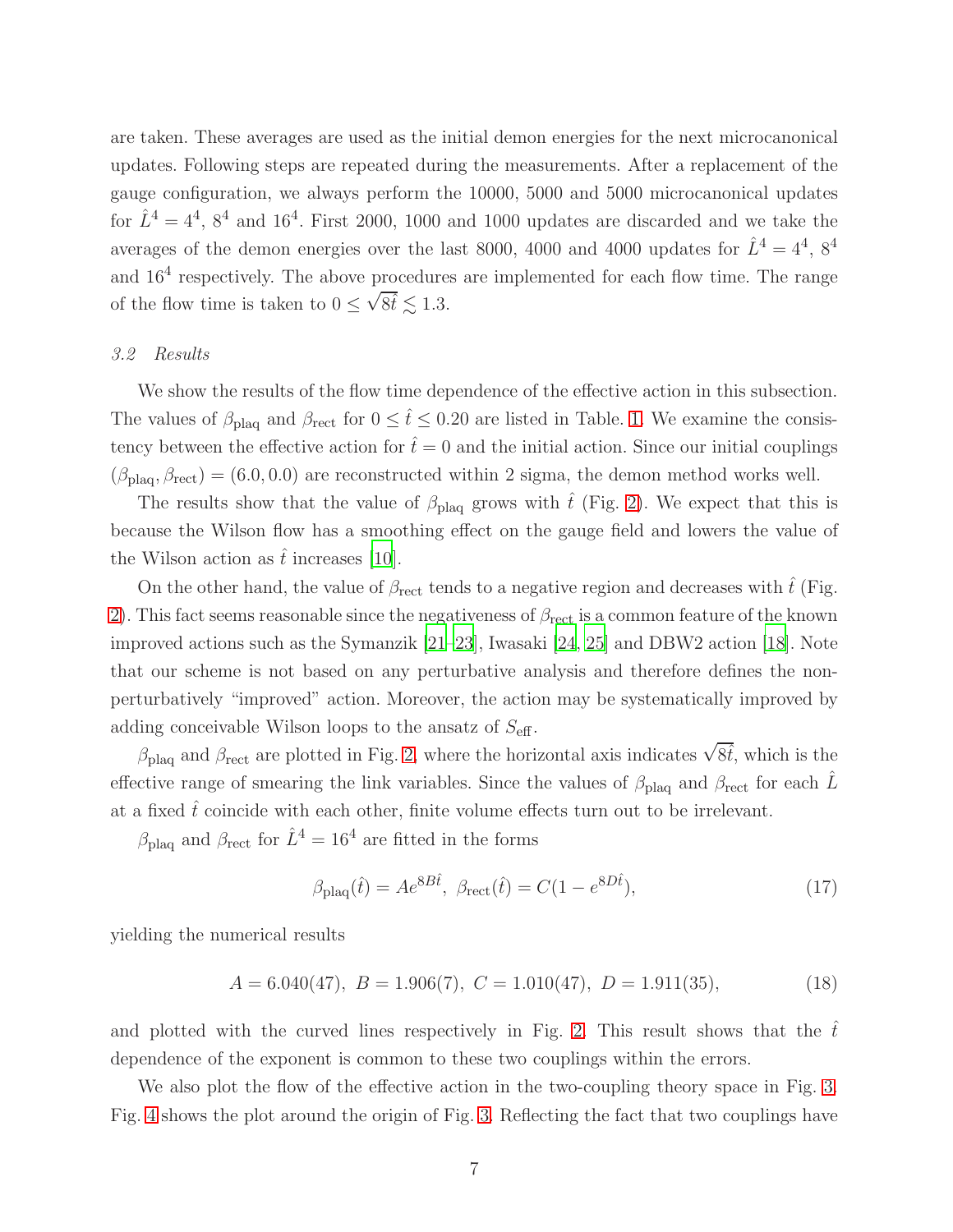|           | $\hat{L}^4 = 4^4$  |                    | $\hat{L}^4 = 8^4$  |                    | $\hat{L}^4 = 16^4$ |                    |
|-----------|--------------------|--------------------|--------------------|--------------------|--------------------|--------------------|
| $\hat{t}$ | $\beta_{\rm plaq}$ | $\beta_{\rm rect}$ | $\beta_{\rm plaq}$ | $\beta_{\rm rect}$ | $\beta_{\rm plaq}$ | $\beta_{\rm rect}$ |
| 0.00      | 5.972(23)          | 0.009(9)           | 6.072(38)          | $-0.024(13)$       | 5.932(66)          | 0.030(24)          |
| 0.02      | 8.116(44)          | $-0.363(12)$       | 8.368(75)          | $-0.387(17)$       | 8.087(58)          | $-0.329(25)$       |
| 0.04      | 10.856(59)         | $-0.837(17)$       | 11.334(49)         | $-0.895(20)$       | 11.088(70)         | $-0.817(30)$       |
| 0.06      | 14.741(83)         | $-1.490(19)$       | 15.512(63)         | $-1.602(24)$       | 15.120(141)        | $-1.440(69)$       |
| 0.08      | 19.789(86)         | $-2.329(21)$       | 21.204(82)         | $-2.565(30)$       | 20.749(148)        | $-2.408(41)$       |
| 0.10      | 26.671(189)        | $-3.477(39)$       | 28.637(200)        | $-3.791(72)$       | 28.660(243)        | $-3.705(56)$       |
| 0.12      | 35.881(190)        | $-5.002(34)$       | 37.32(117)         | $-4.622(701)$      | 37.622(841)        | $-5.045(347)$      |
| 0.14      | 46.793(619)        | $-6.682(152)$      | 51.208(848)        | $-7.207(523)$      | 51.535(289)        | $-7.692(75)$       |
| 0.16      | 64.23(600)         | $-9.635(127)$      | 66.03(287)         | $-8.48(205)$       | 68.986(557)        | $-10.711(132)$     |
| 0.18      | 81.79(260)         | $-11.88(101)$      | 90.41(251)         | $-12.86(185)$      | 90.930(801)        | $-14.408(207)$     |
| 0.20      | 112.06(373)        | $-16.83(101)$      | 122.56(99)         | $-19.663(216)$     | 106.69(776)        | $-11.92(613)$      |

<span id="page-7-1"></span>**Table 1** The values of  $\beta_{\text{plaq}}$  and  $\beta_{\text{rect}}$  at  $0 \leq \hat{t} \leq 0.20$  for  $\hat{L}^4 = 4^4, 8^4$  and  $16^4$ .

the common exponent as the function of  $\hat{t}$ , the flow of the effective action forms a non-trivial straight line (Fig. [3\)](#page-9-0):

$$
\beta_{\rm plaq} + 5.931(31)\beta_{\rm rect} = 6.216(121),\tag{19}
$$

<span id="page-7-0"></span>determined by a numerical fitting for  $\hat{L}^4 = 16^4$  with  $\chi^2/\text{d.o.f.} = 0.857(371)$ .

## 4 Conclusion and Discussions

We have investigated a trajectory for the Wilson flow in the theory space by the demon method. The effective action is truncated such that it has the plaquette and rectangular terms. We have measured the flow time dependence of  $\beta_{\text{plaq}}$  and  $\beta_{\text{rect}}$ , and found that  $\beta_{\text{plaq}}$ increases while  $\beta_{\text{rect}}$  tends to the negative region with t. As shown in Fig. [3](#page-9-0) and Fig. [4,](#page-9-1) we have found that the trajectory forms the straight line in two-coupling theory space, although we do not know whether this is just an accident or not. Since the value of  $\beta$  has been fixed throughout this work, it should be examined whether this fact is universal to all values of  $\beta$ . A trajectory in a wider parameter space has to be investigated by adding more Wilson loops to the ansatz as a next step of this work. It is also interesting to study how the trajectory is changed when we employ other actions for the gradient flow.

As noted in Sec. [1,](#page-1-0) one can measure the quantities which are sensitive to the cutoff by using the Wilson flow. From this fact, our effective action is expected to be an "improved"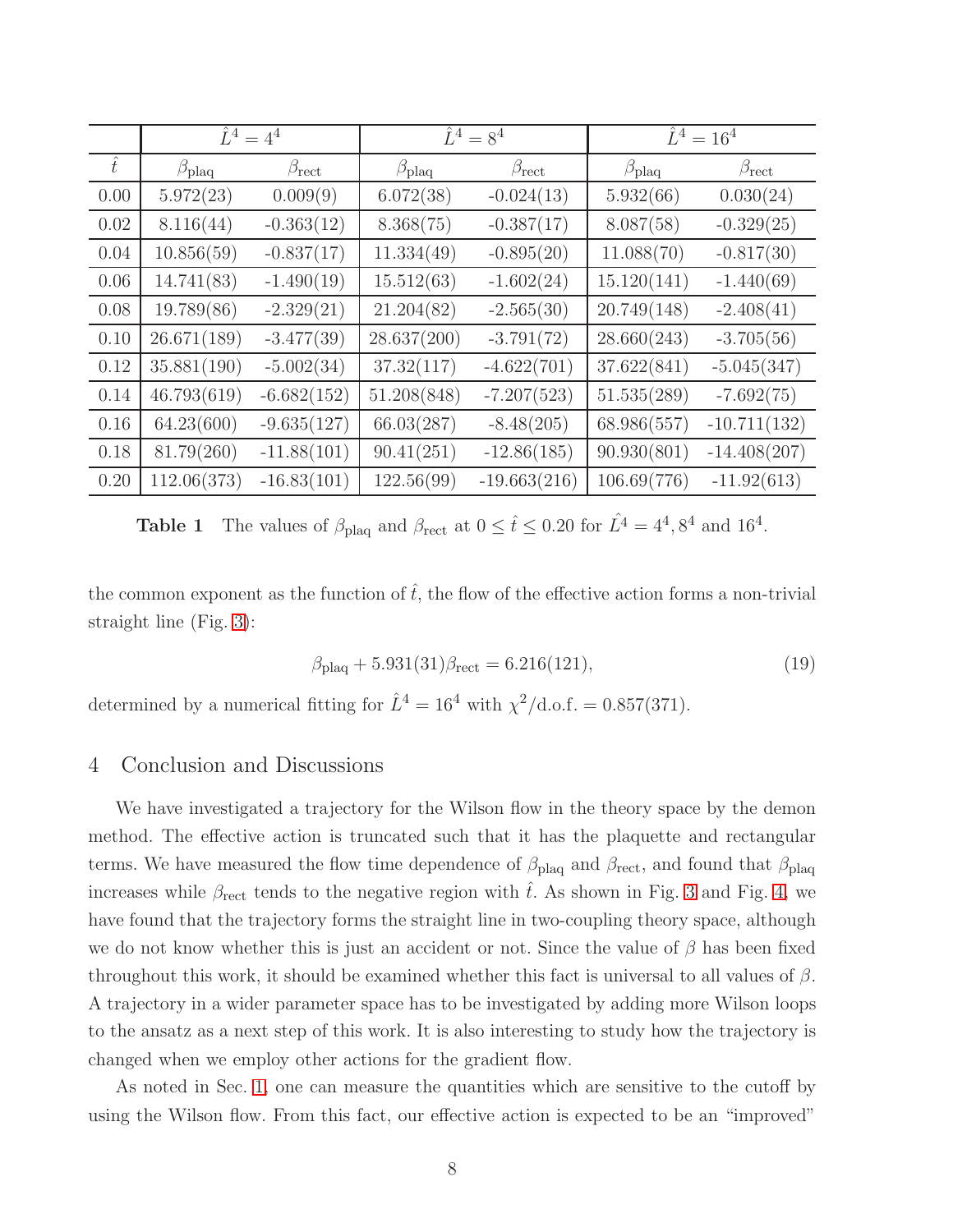

<span id="page-8-0"></span>Fig. 2 The values of  $\beta_{\text{plaq}}$  and  $\beta_{\text{rect}}$  as a function of  $\sqrt{8t}$ . Two dashed horizontal lines are at the initial value of  $\beta_{\text{plaq}} = 6.0$  and  $\beta_{\text{rect}} = 0$  respectively. Two curved lines are the fit lines for  $\hat{L}^4 = 16^4$ . The details of the fit are described in the text.

action which reduces the discretization effects. Actually, we have found that the flow time dependence of  $\beta_{\text{plaq}}$  and  $\beta_{\text{rect}}$  shows the same tendency as in the already known improved actions [\[18](#page-11-9), [21](#page-11-12)[–25\]](#page-11-15). In order to confirm this, the cutoff sensitive quantities, such as the topological charge and the energy momentum tensor, should be studied using our effective action. It is an interesting question whether such quantities are well-measured by tuning only two parameters in the action. The restoration of the rotational symmetry should also be checked by measuring, for example, the difference between the on-axis and off-axis Wilson loops [\[17,](#page-11-8) [18](#page-11-9)]. The advantages of our effective action are as follows. First,  $S_{\text{eff}}$  itself is totally well-defined without any ambiguity such as truncations in blocking and projections of the link variables. Second, it does not require any perturbative analysis. Finally, we have one tunable parameter: the flow time.

Related to the improvement of the lattice action, lattice artifacts could be reduced by the Wilson flow due to its smearing property. There is a well-known spurious UV fixed point caused by lattice artifacts when we have the adjoint plaquette term or the fermionic determinant [\[14\]](#page-11-5). The demon method combined with the Wilson flow, which is explained in Subsec. [2.2](#page-4-2) can also be applied to this issue. Namely, one can check the issue by measuring the coupling of the adjoint plaquette term of configurations generated by the fundamental-adjoint mixed action.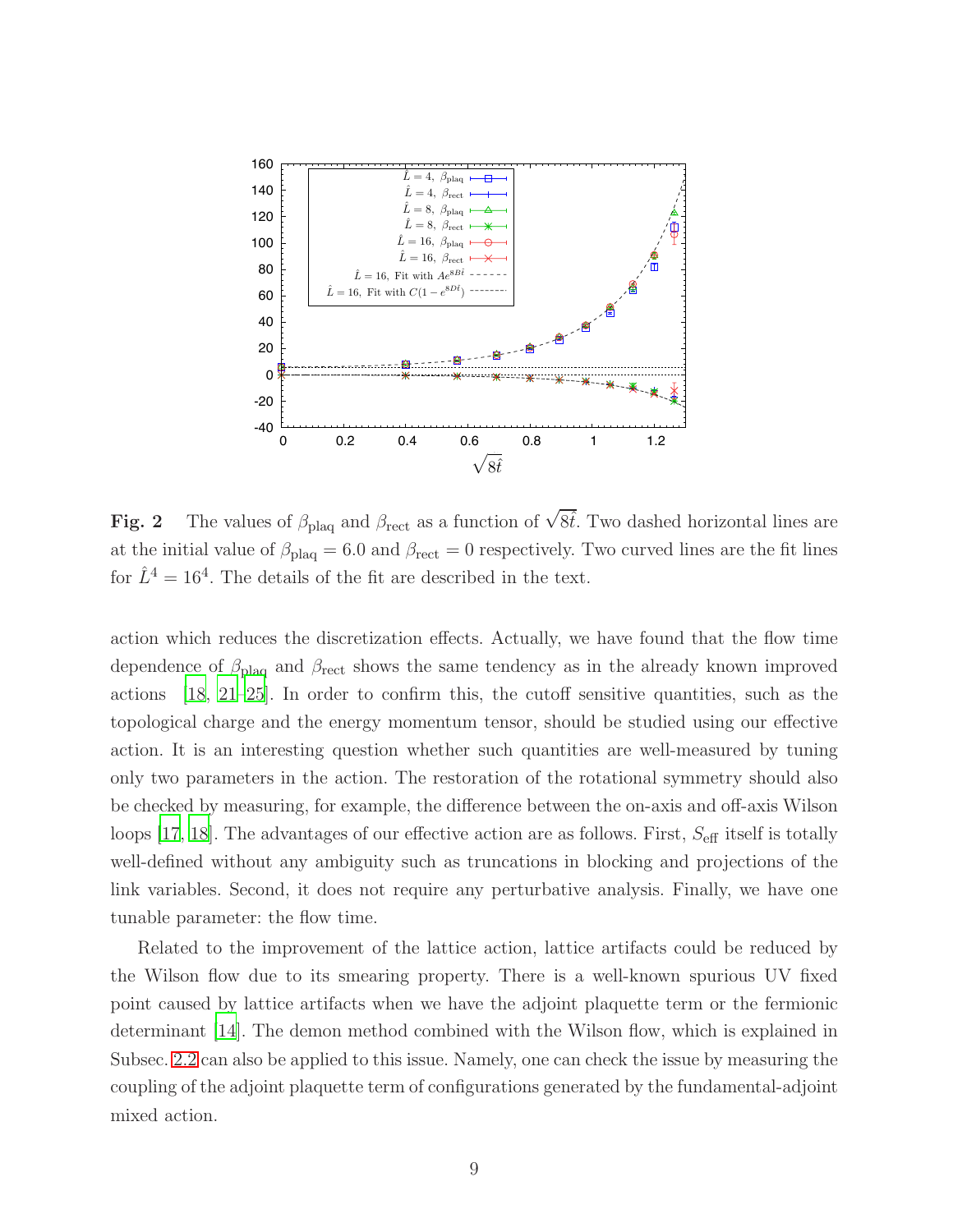

<span id="page-9-0"></span>Fig. 3 The flow of the effective action in two-coupling theory space. The value of  $\hat{t}$ becomes larger along the arrow. The doted line represents our numerical fit for  $\hat{L}^4 = 16^4$ . Other lines represent the Symanzik [\[21](#page-11-12)[–23](#page-11-13)], Iwasaki [\[24](#page-11-14), [25\]](#page-11-15) and DBW2 action [\[18](#page-11-9)]. We take  $-\beta_{\text{rect}}/\beta_{\text{plaq}} = 0.05, 0.09073$  and 0.11481 for the Symanzik, Iwasaki and DBW2 action respectively.



<span id="page-9-1"></span>Fig. 4 The same figure as Fig. [3](#page-9-0) but around the origin.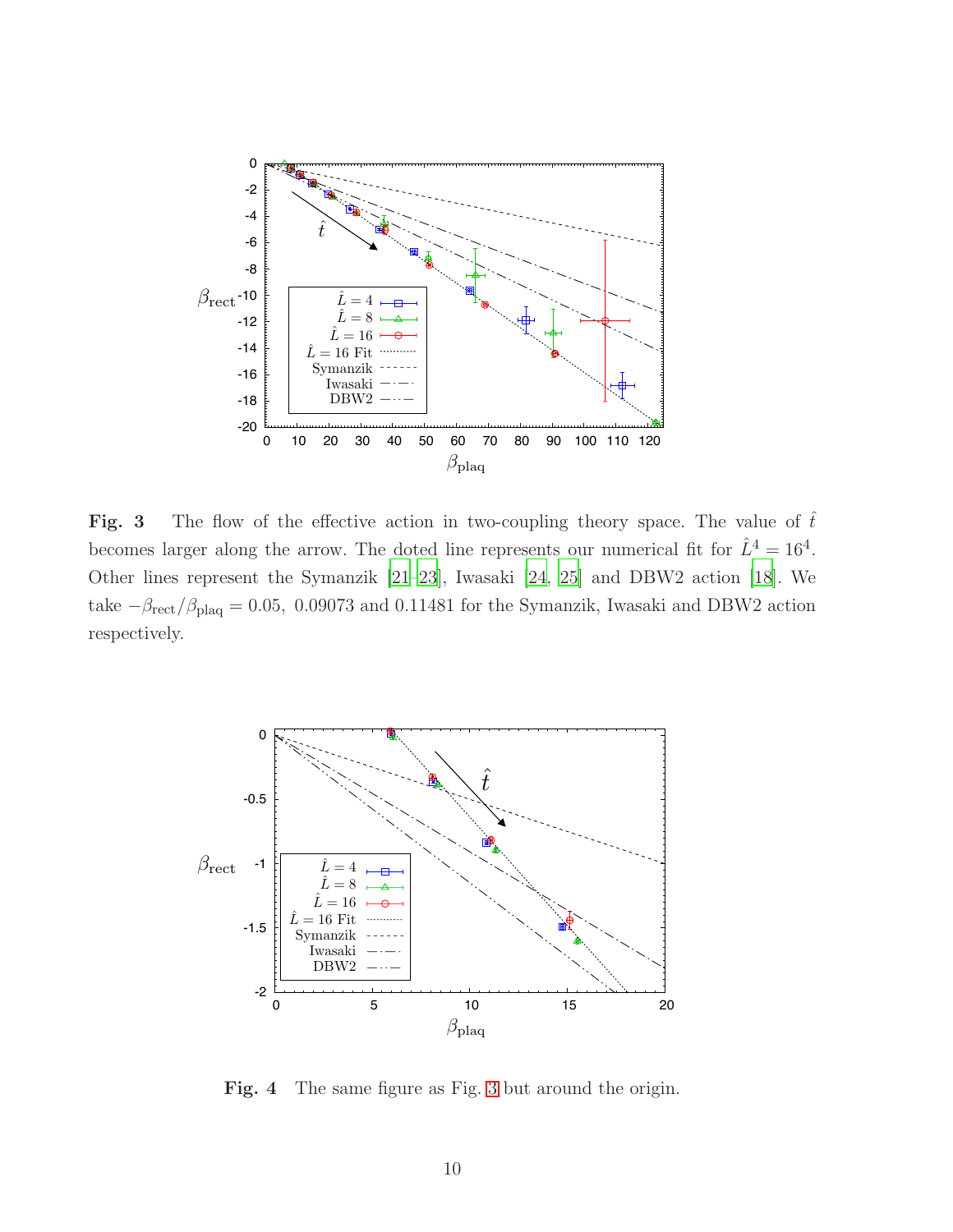Since the Wilson flow is similar to a continuous "block spin transformation", it may be used to define the exact renormalization group of the lattice gauge theories. However, the trajectory for the Wilson flow in the theory space travels in the opposite direction to the renormalization trajectory investigated by QCD-TARO collaboration [\[17,](#page-11-8) [18\]](#page-11-9). Therefore, our effective action cannot be regarded as an action obtained after a renormalization group transformation. This is because the Wilson flow itself is just a "blocking" and does not contain a rescaling, which is necessary for the renormalization group transformation. Just replacing the blocking procedure [\[19\]](#page-11-10) used in Ref. [\[17,](#page-11-8) [18\]](#page-11-9) by the Wilson flow is considered as a way to construct a renormalization group scheme via the Wilson flow. This is also an interesting subject related to our work.

Finally, we comment on two types of systematic errors in this work.

One stems from the truncation of the effective action. This can be reduced by adding possible Wilson loops to our truncated action. Since the configurations at large  $\hat{t}$  picks up the information of the original configurations at widely separated points, larger Wilson loops should be required with increasing the flow time. Therefore our truncation may be reasonable only in the small  $\hat{t}$  regime.

Another comes from the demon method itself. As noted in Subsec. [3.2,](#page-6-0) the Wilson flow lowers the value of the Wilson action as  $\hat{t}$  increases. Since the gauge configurations are changed randomly during the microcanonical updates, most of attempts raise the value of Sw and are rejected. Therefore it is hard to determine a large-valued  $\beta_i$  precisely in the demon method. This error is unavoidable as long as using the demon method, however there is another way to determine the couplings from a given configuration using the Schwinger-Dyson equation method [\[20](#page-11-11)].

#### Acknowledgements

We thank Hidenori Fukaya, Hideo Matsufuru and Tetsuya Onogi for fruitful discussions and useful comments. We also thank Hiroshi Suzuki for his warm encouragements. Guido Cossu, Hideo Matsufuru, Jun-ichi Noaki and Satoru Ueda gave us generous support for the setup of the numerical calculations. This work is in part based on Bridge++ code [\[26](#page-11-16)] [\(http://bridge.kek.jp/Lattice-code/\)](http://bridge.kek.jp/Lattice-code/) and Iroiro++ code [\[27\]](#page-11-17). The numerical calculations were carried out on SR16000 at YITP in Kyoto University. R.Y. is supported in part by the Grand-in-Aid of the Japanese Ministry of Education (No. 15J01081).

#### References

- <span id="page-10-0"></span>[1] Martin Luscher, JHEP, 08, 071, [Erratum: JHEP03,092(2014)] (2010), arXiv:1006.4518.
- [2] Martin Luscher, PoS, LATTICE2010, 015 (2010), arXiv:1009.5877.
- [3] Martin Luscher and Peter Weisz, JHEP, 02, 051 (2011), arXiv:1101.0963.
- [4] Szabolcs Borsanyi et al., JHEP, 09, 010 (2012), arXiv:1203.4469.
- [5] Szabolcs Borsanyi, Stephan Durr, Zoltan Fodor, Sandor D. Katz, Stefan Krieg, Thorsten Kurth, Simon Mages, Andreas Schafer, and Kalman K. Szabo (2012), arXiv:1205.0781.
- [6] Zoltan Fodor, Kieran Holland, Julius Kuti, Daniel Nogradi, and Chik Him Wong, JHEP, 11, 007 (2012), arXiv:1208.1051.